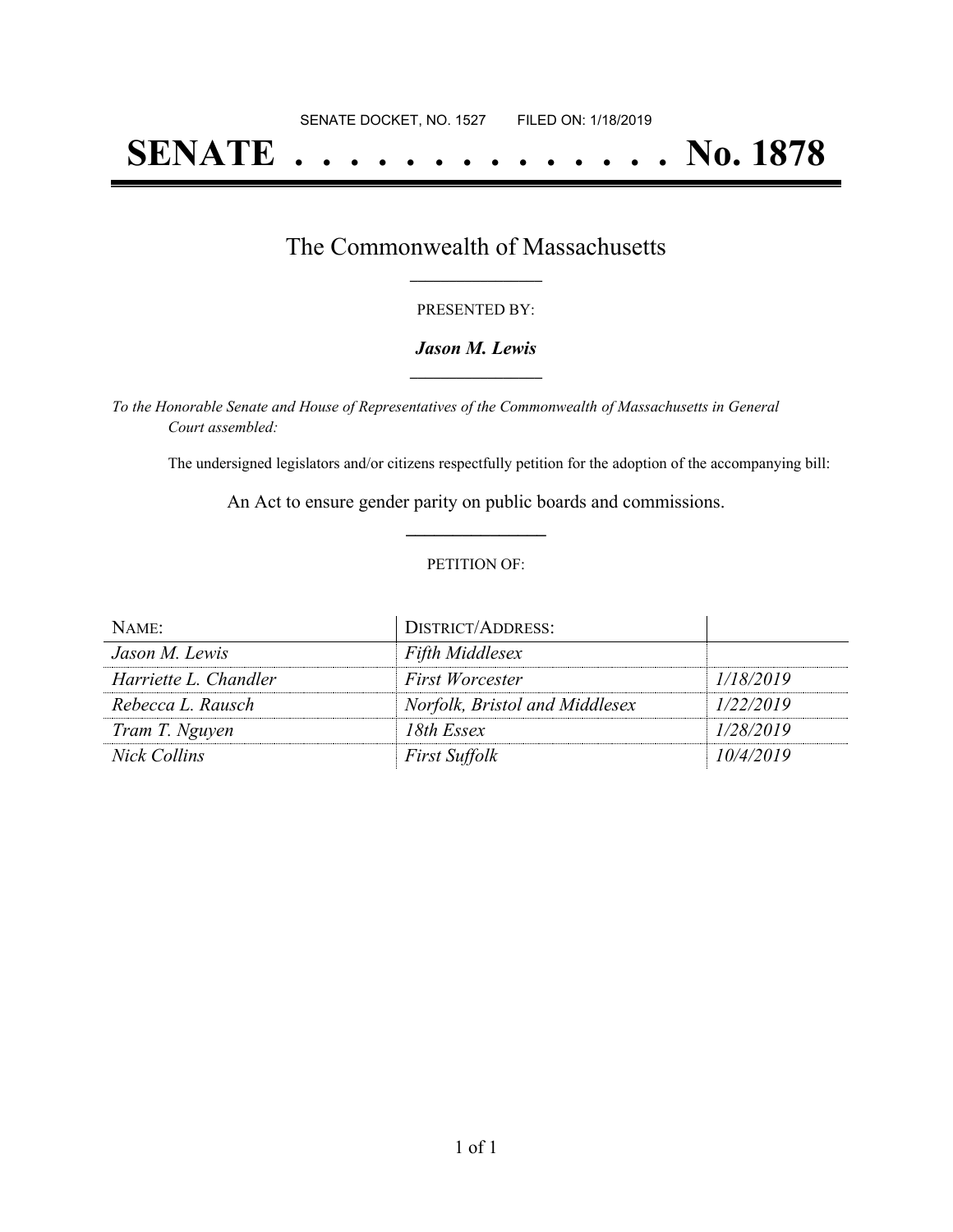## SENATE DOCKET, NO. 1527 FILED ON: 1/18/2019 **SENATE . . . . . . . . . . . . . . No. 1878**

By Mr. Lewis, a petition (accompanied by bill, Senate, No. 1878) of Jason M. Lewis, Harriette L. Chandler, Rebecca L. Rausch and Tram T. Nguyen for legislation to ensure gender parity on public boards and commissions. State Administration and Regulatory Oversight.

## The Commonwealth of Massachusetts

**In the One Hundred and Ninety-First General Court (2019-2020) \_\_\_\_\_\_\_\_\_\_\_\_\_\_\_**

**\_\_\_\_\_\_\_\_\_\_\_\_\_\_\_**

An Act to ensure gender parity on public boards and commissions.

Be it enacted by the Senate and House of Representatives in General Court assembled, and by the authority *of the same, as follows:*

- 1 SECTION 1. Chapter 6 of the General Laws is hereby amended by inserting after section 2 56, the following section:-
- 3 Section 56A. (a) (1) Beginning on and after January 1, 2022, the composition of each
- 4 appointed public board and commission in the Commonwealth shall broadly reflect the general
- 5 public of the commonwealth, including persons of different backgrounds, abilities, interests, and
- 6 opinions including ethnic minorities and women and shall have not less than 50 per cent women

7 board members or commissioners.

- 8 (2) For the purposes of this section, "woman" means an individual who self-identifies her 9 gender as a woman, without regard to the individual's designated sex at birth.
- 10 (b) When practicable, the racial and ethnic composition of each board and commission 11 shall reflect the percentage of racial and ethnic minorities in the general population.